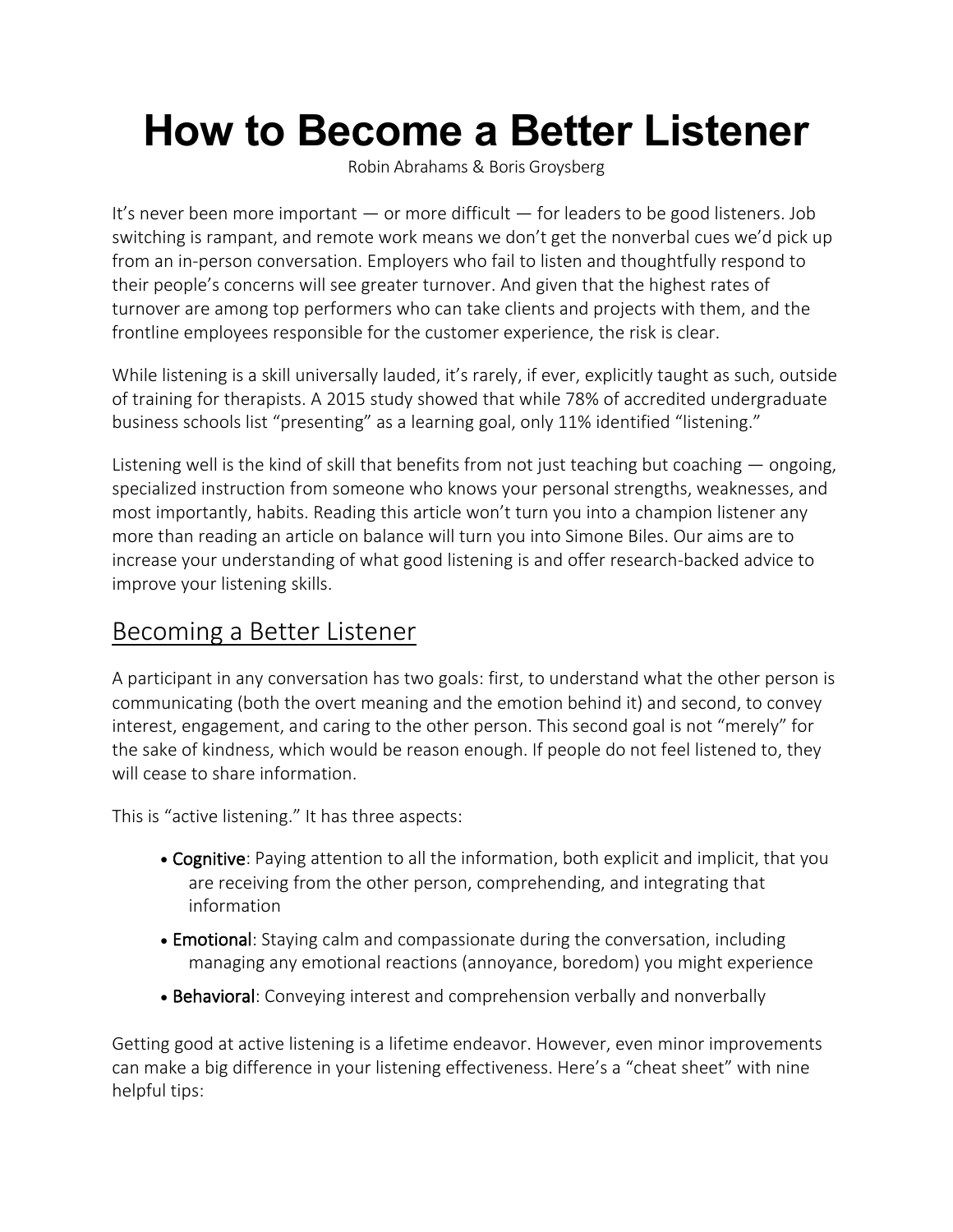#### 1. Repeat people's last few words back to them.

If you remember nothing else, remember [this simple practice that does so much.](https://journals.sagepub.com/doi/abs/10.1177/1052562917748696?journalCode=jmed) It makes the other person feel listened to, keeps you on track during the conversation, and provides a pause for both of you to gather thoughts or recover from an emotional reaction.

#### 2. Don't "put it in your own words" unless you need to.

[Multiple studies have shown](https://pubmed.ncbi.nlm.nih.gov/27151897/) that direct repetition works, even though it may feel unnatural. Rephrasing what your interlocutor has said, however, can increase both emotional friction and the mental load on both parties. Use this tool only when you need to check your own comprehension — and say, explicitly, "I'm going to put this in my own words to make sure I understand."

## 3. Offer nonverbal cues that you're listening — but only if it comes naturally to you.

Eye contact, attentive posture, nodding and other nonverbal cues are important, but it's hard to pay attention to someone's words when you're busy reminding yourself to make regular eye contact. If these sorts of behaviors would require a significant habit change, you can instead, let people know at the beginning of a conversation that you're on the non-reactive side, and ask for their patience and understanding.

#### 4. Pay attention to nonverbal cues.

Remember that active listening means paying attention to both the explicit and implicit information that you're receiving in a conversation. Nonverbal cues, such as tone of voice, facial expression, and body language, are usually where the motivation and emotion behind the words is expressed.

#### 5. Ask more questions than you think you need to*.*

This both improves the other person's experience of feeling listened to, ensures that you fully understand their message, and can serve as a prompt to make sure important details aren't overlooked.

#### 6. Minimize distractions as much as possible.

You'll want to avoid noise, interruptions, and other external distractions, but it's important to minimize your internal distractions as well. If you are preoccupied with another topic, [take](https://hbr.org/2020/03/why-leaders-need-meditation-now-more-than-ever)  [time to re-center.](https://hbr.org/2020/03/why-leaders-need-meditation-now-more-than-ever) If you know a conversation might be upsetting, calm yourself as much as possible before going in.

#### 7. Acknowledge shortcomings.

If you know going into a conversation that you may be a subpar listener — because you're exhausted from a dozen intense conversations earlier that day, unfamiliar with the topic under discussion, or any other reason — let the other person know right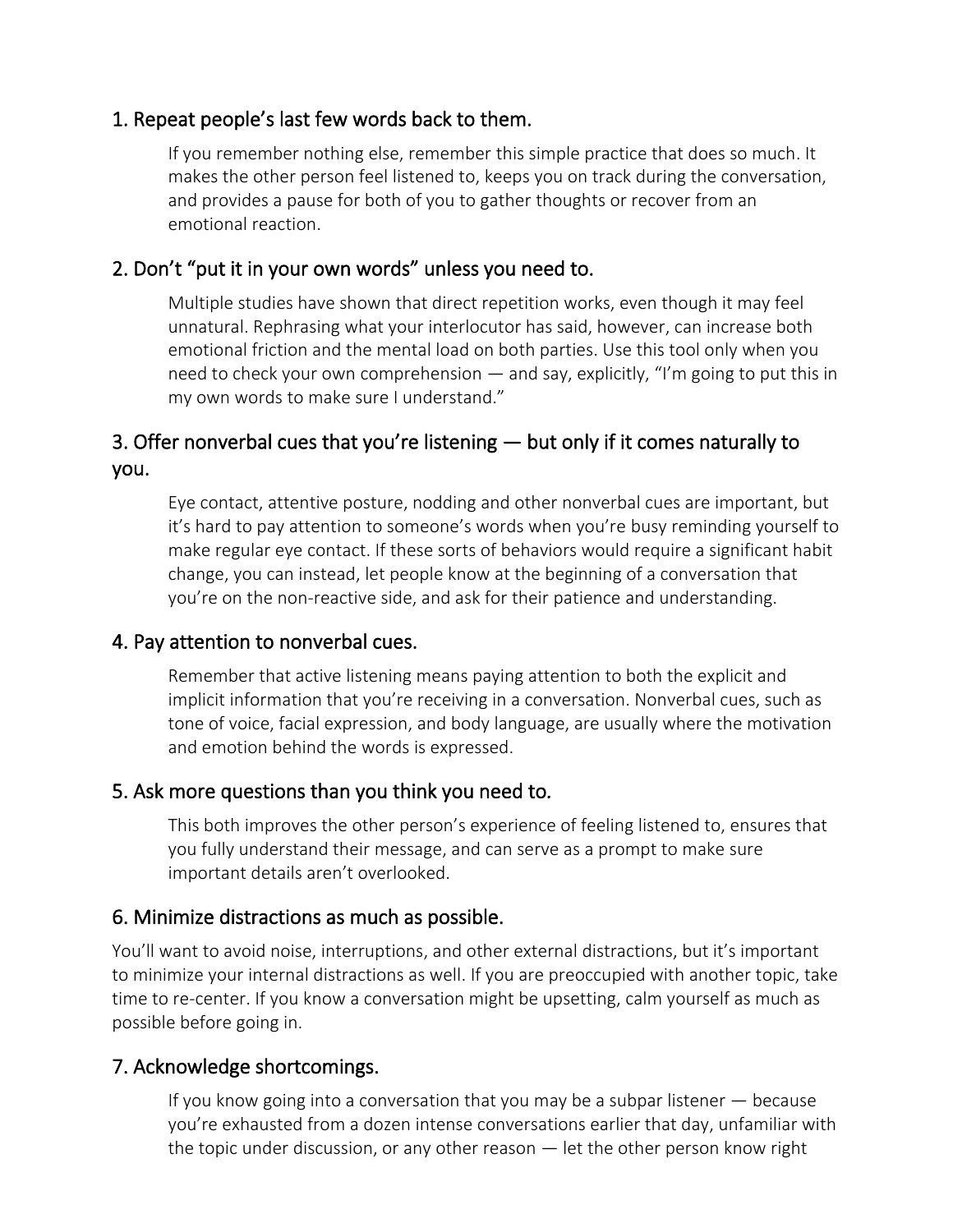away. If you lose your footing during the conversation — a lapse of attention or comprehension — say you didn't quite get it and ask the person to repeat themselves.

#### 8. Don't rehearse your response while the other person is talking.

Take a brief pause after they finish speaking to compose your thoughts. This will require conscious effort! [People think about four times faster than other people talk,](https://journals.sagepub.com/doi/abs/10.1177/1052562917748696?journalCode=jmed) so you've got spare brainpower when you're a listener. Use it to stay focused and take in as much information as possible.

#### 9. Monitor your emotions.

If you have an emotional reaction, slow the pace of the conversation. Do more repetition, pay attention to your breathing. You don't want to respond in a way that will cause the other person to disengage. Nor  $-$  and this is a subtler thing to avoid  $$ do you want to fall into [the easy defense mechanism](https://journals.sagepub.com/doi/abs/10.1177/0093650215626983) of simply tuning out what you don't want to hear, or [rushing to discount or argue it away.](https://journals.sagepub.com/doi/abs/10.1177/1052562917748696?journalCode=jmed)

## The Skills Involved in Active Listening

Listening is a complex job, with many different subtasks, and it's possible to be good at some and bad at others. Rather than thinking of yourself as a "good listener" or a "bad listener," it can be useful to evaluate yourself on the subskills of active listening. Below is a breakdown of these subskills along with recommendations for what to do if you're struggling with any one of them.

First, let's start with what we call the "picking-up skills," the skills that allow you to gather the information you need.

#### 1. Hearing

If you have hearing loss, be honest about it. For whatever reason, people will boast about their poor vision but hide hearing loss. Help break that stigma. Ask for what you need — e.g., for people to face you when talking, or give you written materials in advance. Let others know, so that they will be alert to indications that you may have missed something.

#### 2. Auditory processing

This refers to how well the brain makes sense of the sound cues. If you're struggling to understand someone, ask questions to clarify. If it's helpful, from time to time recap your understanding of both the subject and the other person's reason for bringing it up — and ask them to validate or refine it. (Make it clear that you are doing this for your own understanding.)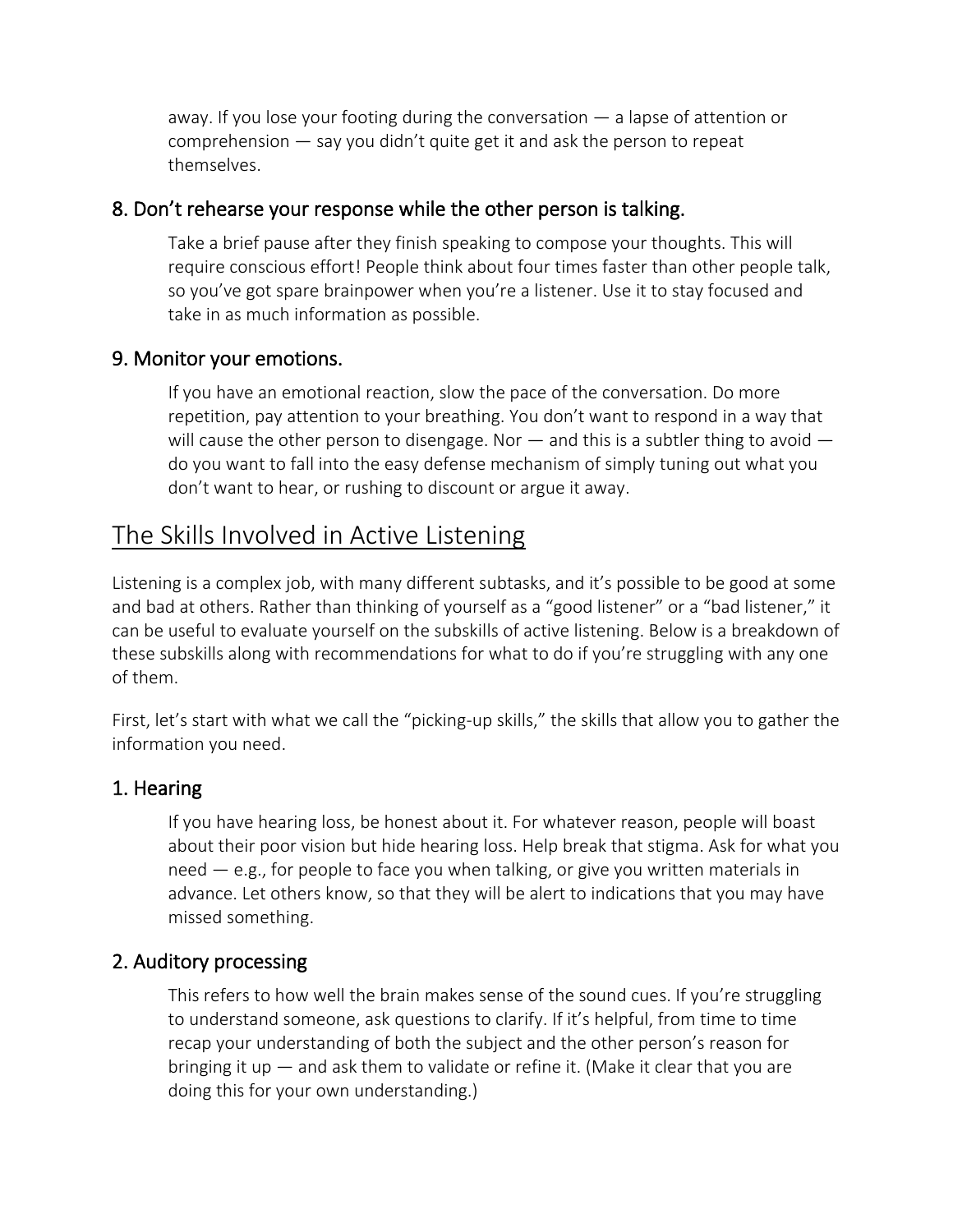#### 3. Reading body language, tone of voice, or social cues accurately

The advice for auditory processing applies here. Asking a trusted colleague to be your nonverbal communication translator may be helpful in situations where accurate listening is important, but confidentiality is not.

The next two skills involve staying mentally present in the conversational moment.

#### 4. Maintaining attention

If you often find yourself distracted when trying to listen to someone, control your environment as much as possible. Before you begin, set an intention by taking a moment to deliberately focus on *this* person, in *this* moment, in a conversation that will be about *this* topic. If appropriate, use a written agenda or in-the-moment whiteboarding to keep yourself and the other person aligned. If you do have a lapse in attention, admit it, apologize, and ask the person to repeat what they said. (Yes, it's embarrassing, but it happens to everyone occasionally and to some of us frequently.) Arrive a few minutes early to acclimate yourself if you are having a meeting in a new place.

#### 5. Regulating your emotional response

Meditation has both immediate and short-term benefits for relaxation and emotional control, regardless of the particular practice. The key is to do it [twice a day for 10 to](https://bensonhenryinstitute.org/mission-history/)  [20 minutes,](https://bensonhenryinstitute.org/mission-history/) focusing on a mental image or repeating a phrase and dismissing other thoughts as they come.

In the moment, focus on your breathing and do a "grounding exercise" if you feel agitated. These are simple psychological practices that work to pull people back to the present moment by [directing attention to the immediate environment.](https://journals.sagepub.com/doi/abs/10.1177/0093650215626983) Typical exercises include naming five colored objects that you can see (e.g., green couch, black dog, gold lamp, white door, red rug) or identifying four things that you are hearing, seeing, feeling, and smelling (e.g., hearing birdsong, seeing chair, feeling chenille upholstery, smelling neighbors' cooking).

Finally, the active listener has to pull the entire package — receiving the message and acknowledging its receipt — together, in the moment. It can be challenging!

#### 6. Integrating multiple sources of information.

At the very least, you are both listening to words and watching body language. You may also be listening to multiple people at once, communicating on multiple platforms simultaneously, or listening while also taking in visual information, such as building plans or sales projections. Figure out what helps you listen best. Do you need information in advance? A "processing break"? A chance to circle back and confirm everyone's understanding? This is another situation where it can be helpful to have